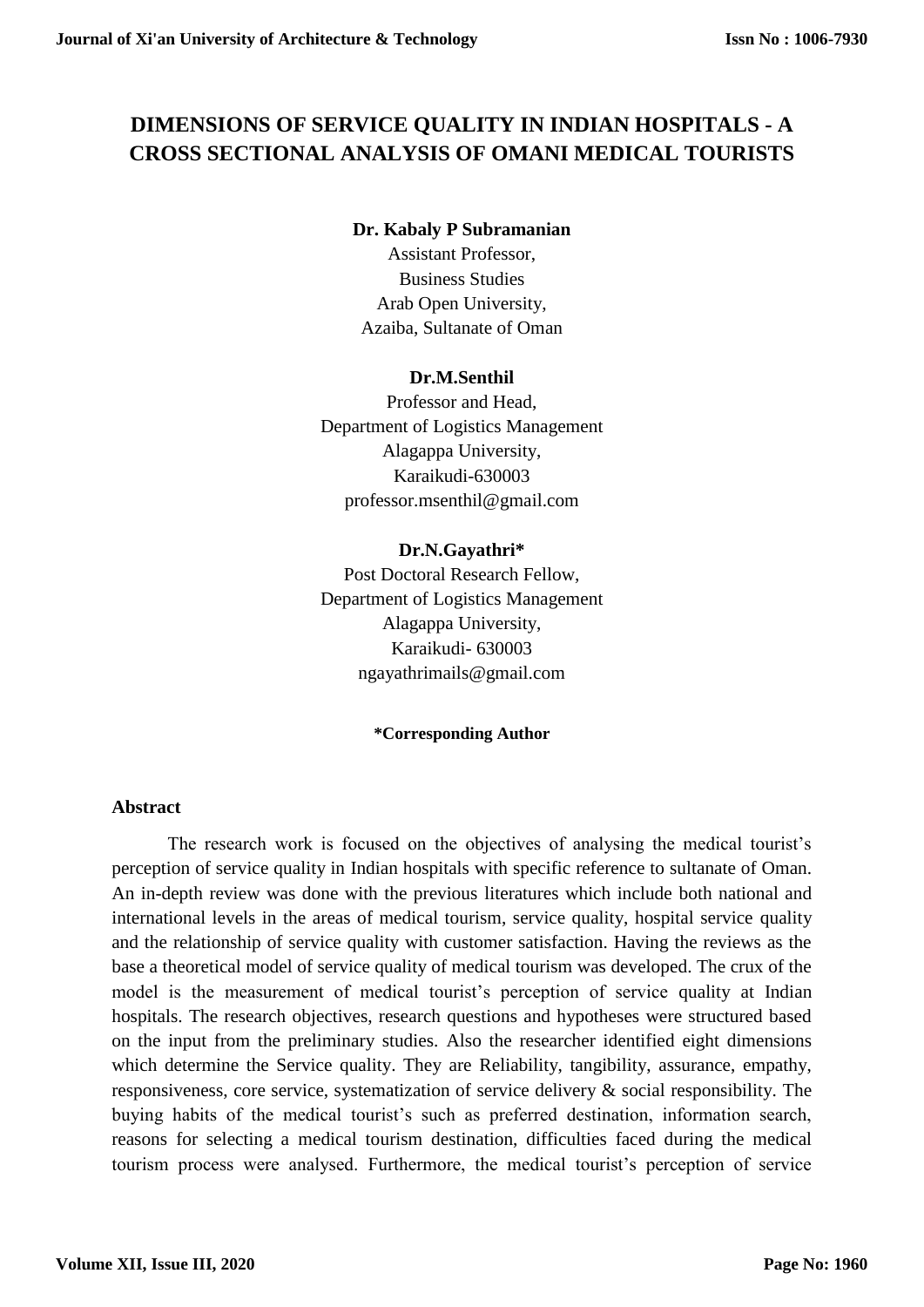quality in Indian Hospitals was analyzed against the demographic variables. The relationship between the service quality dimensions and customer (medical tourists) satisfaction were computed. Finally certain strategies were recommended based on the findings for the improvement of service quality, which will help the Indian hospitals to be competitive, globally.

#### **Keywords : Service Quality, Medical Tourism, Customer satisfaction, Indian Hospitals.**

## **Introduction**

The service sector is obtaining increasing importance in the global economy, particularly in most advanced countries, such as those in the European Union, Canada, Japan, and the United States. Bowen and Hallowell (2002) says that services have replaced goods as the building blocks of employment and gross national product in the economically developed world. The same is true in emerging economy like India. India's economic development in the present scenario seems to be service led, especially in the fields of Information Technology, Software, Information technology enabled services, Tourism and so on.

People in the western world are now living in a service economy. One of the key publications on the shift from products to services is "the limits to certainty" by Giarini and Stahel (1993). Academic literature on service quality is divided on how service quality should be conceptualised. Early work (Gronroos, 1982 and 1984; Lewis and Booms, 1983; Parasuraman et al, 1985 and 1988) on service quality conceptualised it as disconfirmation process.

Originally the efforts in defining and measuring the concept of service quality stemmed up from the goods sector. Whereas the solid base for the research in the particular area was laid down in the mid of eighties( Parasuraman, Zeithaml and Berry 1985). In the field of marketing the notion of service quality plays a fundamental role in understanding customer satisfaction and retention (Parasuraman, Zeithaml and Berry 1985). High service quality upshots in positive behavioural intentions and ultimately results in the greater market share and profitability as well hence there arises the importance and mounting recognition in studying service quality in service industries (Rust and Zahorik, 1993; Zeithaml, 2000).

Badwe et al (2012) revealed that medical tourism is attracting attention of travellers from all over the globe. It is witnessed in the health tourism industry a sudden paradigm shift in the last few years. It is known that India practices traditional medicine for several thousand years to give relief to the needy at free of cost as a part of "Manav dharma" (Ajay and Pooja, 2015)

The guideline document given by the Government of India (Government of India 2016) highlights the need for encouraging and enabling the tourism sector in the Indian context. But the regulatory and ethical framework has not been discussed in detail in the guideline document. Countries such as Israel have evolved comprehensive legislations to deal with the regulatory issues pertaining to medical tourism (Levush 2018).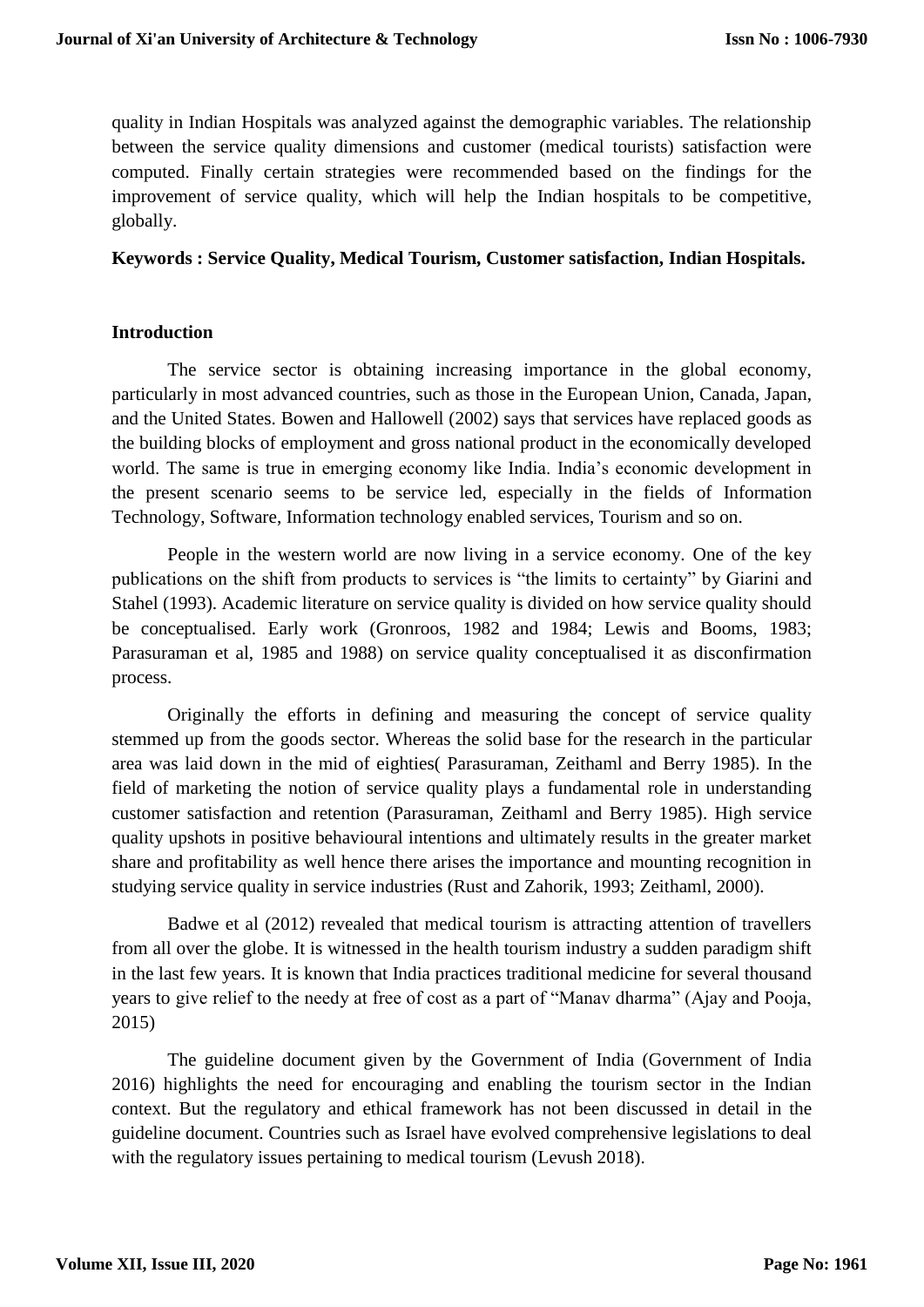Several studies have been conducted in the area of service quality all over the world and these studies have wide focus on issues relating to defining and conceptualizing service quality, measurement and improvement of service quality, managing service quality and its impact on organisational performance and so on. In order to measure the hospital service quality, the development of a suitable multiple item scale is reported by a study Vandamme and Leunis (1993) in a Belgian Hospital. The five quality attributes of SERVQUAL Model was studied by Bowers et al. (1994). Their findings reveals that three of the generic SERVQUAL dimensions like empathy, responsiveness and reliability were found to be relatively significant to patient satisfaction. The expectations and perceptions of the patients in Singapore hospitals were studied using the modified scale of the original SERVQUAL that included 25 – items representing six dimension; namely tangibles, reliability, assurance, responsiveness, empathy, accessibility and affordability. Their study revealed the existence of an overall service quality gap between patients' perceptions and expectations. Youssef et al (1995) examined service quality in West Midlands N H S hospital and in all five dimensions of SERVQUAL that were measured found that patients perceptions' failed to meet their expectations. Another study by Youssef (1996) revealed reliability as the most serious problem facing N H S hospital providers involved in their study.

Jobnoun and Chaker (2003) compared the service quality deduced by private and public hospitals in the UAE. They used the ten – dimension instruments developed by Parasuraman et al (1985) namely, tangibles, accessibility, understanding, courtesy, reliability, security, credibility, responsiveness, communication & competence. Their study revealed that there is a significant difference between private and public hospitals in overall service quality. Hayes (1997) says the process of identifying customers' attitudes begins with determining requirements or quality dimensions. As a result of the series of focus group sessions some ten quality dimensions are identified by Parasuraman et al. (1985), it is also found that the customers use the same measure to assess service quality independent of the service type. The authors later developed SERVQUAL (Parasuraman et al, 1988), a two part instrument for measuring service quality that was enhanced again (Parasuraman et al, 1991). Hayes (1997), says that a few quality dimensions are universal across many services, and it is needed to comprehend quality dimensions that enable to develop measures to assess them. Most of the research these days has focussed on measuring service quality using this approach and its use has become widespread. (Brown et al, 1993; Kang and James, 2004).

The core service refers to the essence of a service whatever service features are offered is as important as how it is delivered (Rust and Oliver, 1994). Ahire et al. (1995) reasoned that the overall quality of the products or services could be made better by improving the quality of the processes either directly or indirectly. Enhancement of technological capability (e.g. computerization, networking of operations, etc) plays a crucial role in setting up the flawlessness in delivery of the service.

A research carried out by Zemke and Schaaf (1990) on customers of non – banking financials found that one of the prime consumer anxieties on service quality was about getting good service at an affordable price, but at the cost of the quality of service. Customer satisfaction is a necessary precondition for customer loyalty, which in turn a key driver of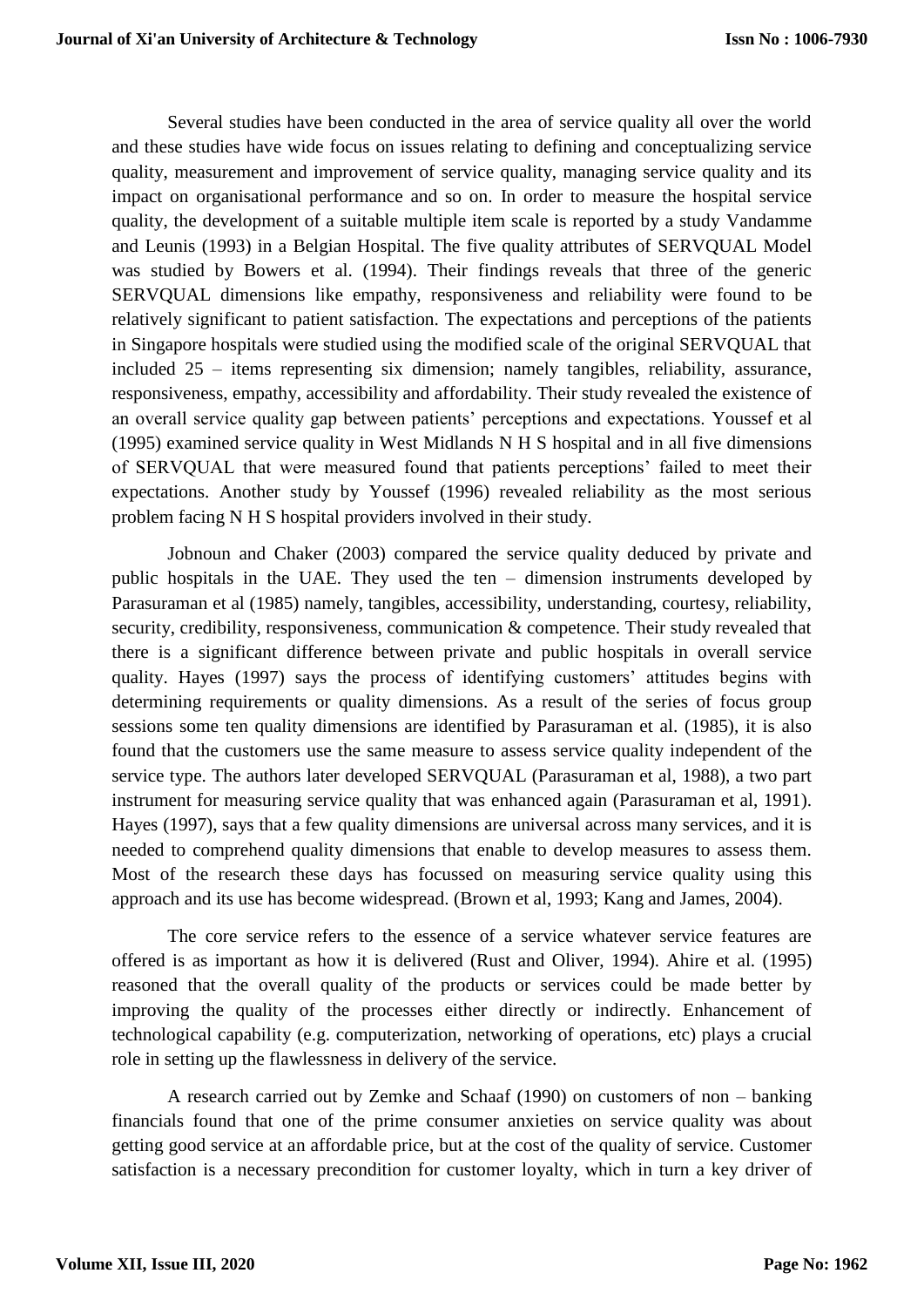profit growth and performance (Reichheld 1993; Hesket et al 1997). The kind of the relationship flanked by perceived service quality and customer satisfaction is a fascinating topic. A few researchers have found that the perceived service quality is a precursor of customer satisfaction. (Anderson and Sullivan 1993; Ravald and Gronroos 1996; de Ruyter et al. 1997). Some researchers (Parasuraman et al 1988; Bolton and Drew 1991; Patterson and Johnson 1993) hold on to the view that customer satisfaction precedes perceived service quality. Teas (1993) claims as there is a lack of concord on the operational definition of the construct satisfaction and perceived service quality hence results in the chaos of the causal relationship between the constructs.

#### **Methods**

The objectives of the study are to ascertain the critical dimensions of service quality in Hospitals from the perspective of Omani Medical Tourists, to develop an instrument to measure customer–perceived service quality in hospitals based on the identified dimensions with a specific focus on Medical tourists and to investigate the relationship between the customer satisfaction and dimensions of service quality with a focus on the Medical Tourism, with reference to Omani medical tourist.

In the aim to extract the service quality factors for the study, the researcher conducted literature survey and also a preliminary study with experts and 30 respondents. Based on the outcome, the questionnaire was developed which was tested with the pilot study at stage II. The experience of the researcher during the pilot study was useful in fine-tuning the questionnaire which was then used in the final study in stage III.

A Preliminary Qualitative study was conducted with five experts in this field of medical tourism and service quality in Oman. The experts were chosen based on their experience and knowledge about medical tourism and service quality. Delphi technique was used to extract information from the experts. As per the standard procedure of Delphi technique, initial information regarding medical tourism and service quality was elicited from the experts. Then the extracted information is given back to the experts. The experts assess the same information once more-influenced by the opinions of other experts. The derived valuable inputs from the Delphi process along with literature survey formed the basis of research objectives, research questions, research hypothesis and determinants of service quality. Then another study was conducted using open ended questions in Sultanate of Oman with 30 Medical tourists to find out their opinion on the factors influencing service quality to determine the dimensions of service quality in a bias free method.

The reliability of the scales were ensured using Cronbach's Alpha value which was above 0.85 for all dimensions of Service quality. Analysis of Variance (ANOVA) was used to test the existence of difference among the demographic variables of medical tourist with respect to service quality dimensions. Regression analysis was used to identify the relationship between the eight dimensions of service quality (independent variables) and the customer satisfaction (dependent variable) of the respondents. Further, the regression analysis helps the researcher to find out the extent of influence of independent variables (Service Quality dimensions) on the dependent variable (Medical Tourists satisfaction). The population for this study consists of the adults living in Sultanate of Oman, Omani Nationals, visited as a medical tourist. The sample size for the given population was found to be 196 at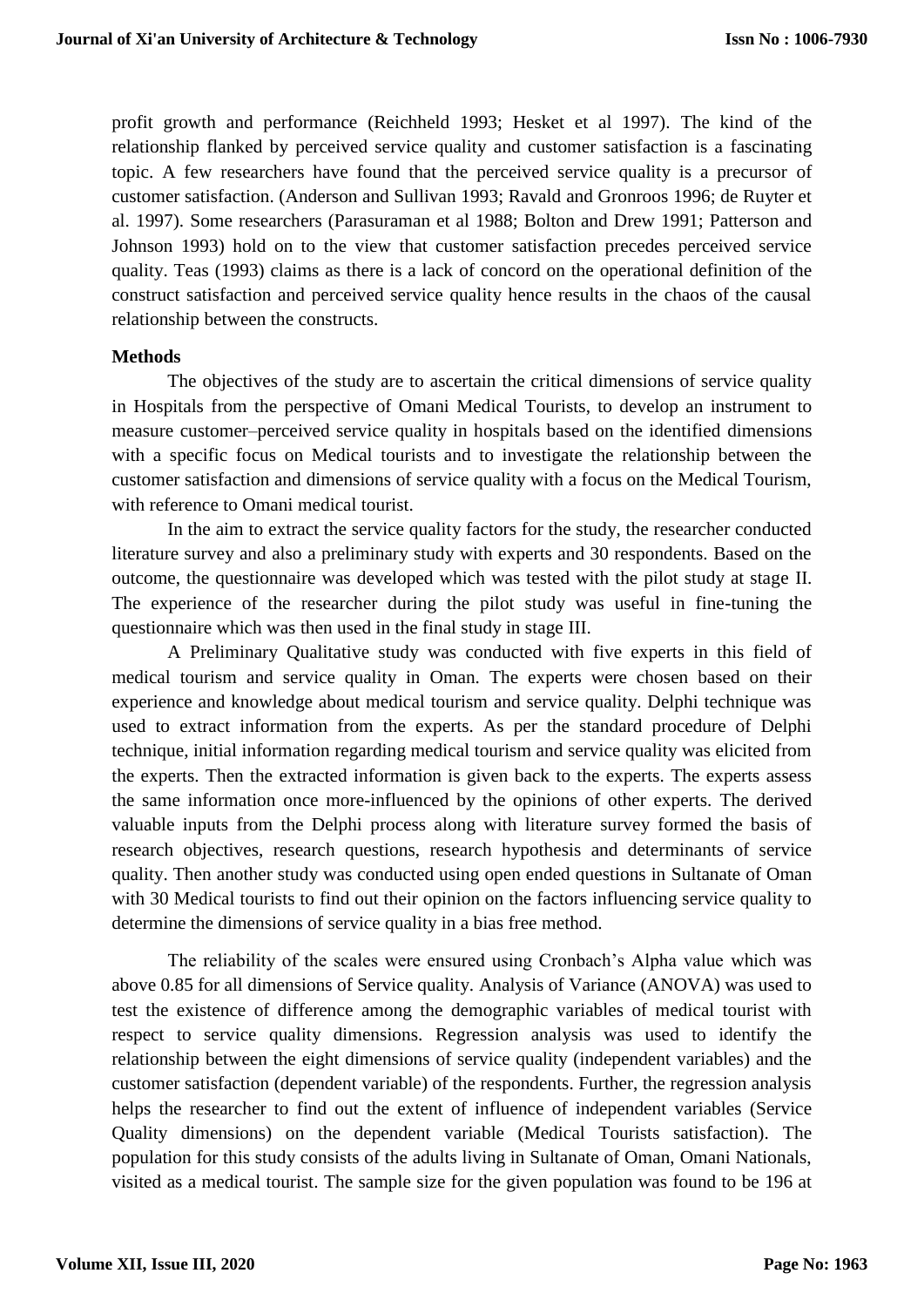95% confidence level and an acceptable error of 0.07. The questionnaires were distributed across Sultanate of Oman. The country Sultanate of Oman's population is mainly concentrated on the five major cities: Muscat, Nizwa, Ibra, Sohar, and Salalah. Quota sampling method was used to choose the respondents for the study

#### **Analysis**

It is inferred that out of total respondents 67.9% are male medical tourists and 32.1% are female medical tourists. Most of the respondents (54.1%) belong to age group of 25-40 years and above 40 years constitutes 31.1%. It is found that in the type of employment 46.9% fall into the category of "Government" followed by 19.9% of private. Business Category (1.5%) is the lowest of the employment type's shows that very few business people are going to India as a medical tourist. In an attempt to know the family income it is identified that significantly 48.5% of the respondents fall in the category of 400-800 rial. It is notable that 52.6% of the respondents fall into the category family size 6-10. In the nature of medical system availed by the Medical tourists of Oman tourists Allopathy (74.0%) leads the pack. Internet (36.7%) provides the main source of information followed by Hospital agents (20.4%). The majority (54.1%) says they visit, Thailand, if they had not visited India. It shows that Thailand is the closest competitor to India in Medical Tourism for Omani's.

From the mean score analysis it is noted that the long waiting time for treatment at the home country is the most important reason for going to a foreign country. It is followed by non - availability and cost of treatment. It is to be noted that in Sultanate of Oman, every citizen is eligible for free treatment in Government Hospitals. Oman being a developing country, growing rapidly in the last forty years, it is evident that the availability of all types of specialties and treatments may not be available. This goes well with the influence that the second important for the Omanis to go to other country is the non-availability of treatment in the home country.

|                | <b>Reasons for seeking medical</b> |                          | <b>Reason for selecting India for</b> |              |  |  |  |  |  |
|----------------|------------------------------------|--------------------------|---------------------------------------|--------------|--|--|--|--|--|
|                | treatment in a Foreign Country     | <b>Medical Treatment</b> |                                       |              |  |  |  |  |  |
| S. No          |                                    | <b>Mean</b>              |                                       | <b>Mean</b>  |  |  |  |  |  |
|                | <b>Reason</b>                      | <b>Score</b>             | <b>Reason</b>                         | <b>Score</b> |  |  |  |  |  |
| $\mathbf{1}$   | Cost is very high in the Home      | 8.6                      | Cost is affordable                    | 10.6         |  |  |  |  |  |
|                | country                            |                          |                                       |              |  |  |  |  |  |
| $\overline{2}$ | Long waiting time for              | 14.1                     | Availability of Alternative           | 10.1         |  |  |  |  |  |
|                | treatment                          |                          | systems of Medicine                   |              |  |  |  |  |  |
| 3              | Non-availability of treatment in   | 11.2                     | Quality is very high                  | 14.4         |  |  |  |  |  |
|                | the home country                   |                          |                                       |              |  |  |  |  |  |
| $\overline{4}$ | Love to travel different           | 6.7                      | <b>Exotic Locations</b>               | 4.5          |  |  |  |  |  |
|                | countries                          |                          |                                       |              |  |  |  |  |  |
| 5              | Advised by Doctors in the          | 8.6                      | Wide range of specialities            | 12.6         |  |  |  |  |  |
|                | home country                       |                          |                                       |              |  |  |  |  |  |
| 6              | Want of Anonymity                  | 5.4                      | Lesser waiting period                 | 10.1         |  |  |  |  |  |

**Table 1**

An interesting influence from the table 1 is the least interest shown by the Omanis to travel to other countries. The reason could be that they don't want to mix-up touring places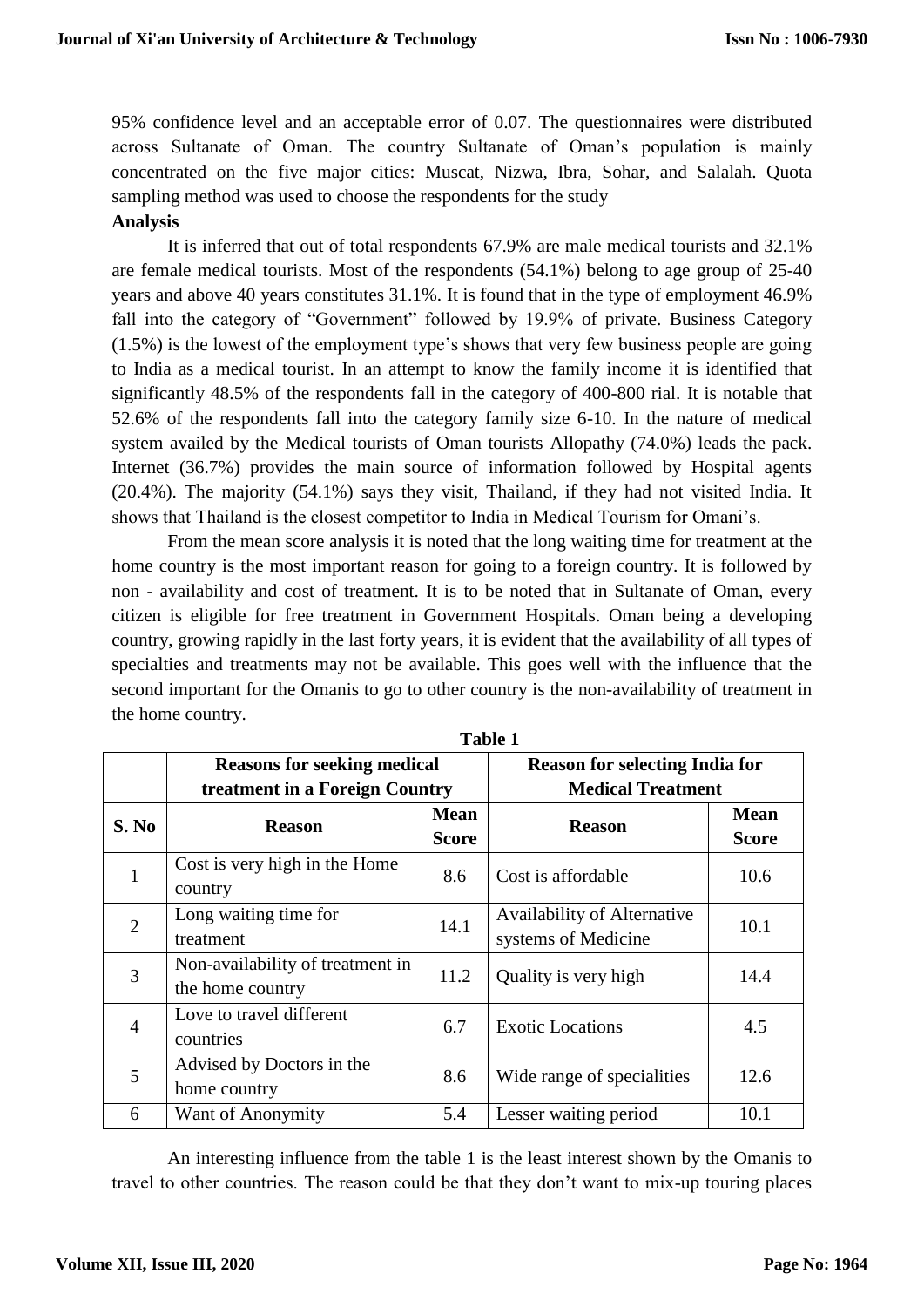with medical treatment. Indian hospitals should take cue from the push factors and design their offers and strategies to pull medical tourists. The prime reason Omanis select India for their medical treatment is the high quality of Medical treatment provided by India. This also reflects India's image as a high quality medical tourism destination. Also the hospitals in the country should understand that they should take all the efforts to maintain their service quality, because, that is their differentiating factor from other medical tourism destinations. The second important reason stated by the Oman medical tourists for selecting India being the availability of wide range of specialties. This goes well with the push factor, which states that the Omani's travel to other countries for medical treatment is the non-availability of wide range of specialties. Surprisingly, the cost advantage India provides is the third important reason for selecting it. This shows that the Omani medical tourist are not just looking at the cost factor only, but the value for money. This is an important message for Indian hospitals to respond.

From the table 2 it is identified that there is significant difference among male and female with respect to the dimensions responsiveness, empathy and social responsibility. Since P-value is less than 0.05, the null hypothesis is rejected at 5% level with respect to the dimensions of responsiveness, empathy and social responsibility. There is no significant difference among the different age groups with respect to their perception of dimensions Tangibility, responsiveness, assurance, empathy, core service, systematization of service delivery and social responsibility, since  $P > 0.05$ . There is no difference in the perception of dimensions of service quality among different employment groups. Hence we can infer that all the employment groups perceive the same level of service quality. The medical tourist's educational qualification is not an influencing factor of perception of service quality. The difference in income is not an influencing factor of service quality perception.

There is significant difference between groups of periods of treatment with respect to Medical tourists' perception of core service and there is no significant difference among the different periods of treatments with respect to their perception of dimensions Tangibility, responsiveness, reliability, assurance, empathy, systematization of service, delivery and social responsibility. There is no difference in perception among the place of treatments: Mumbai, Chennai, Hyderabad and others. It is also expressed that age is not a barrier in visiting places. All the age groups show equal interest in visiting tourist places.

The set of weighted independent variables forms the regression model, a linear combination of the independent variables that best predicts the dependent variable. In our research model, customer (medical tourists) satisfaction is the dependent variable and the eight dimensions of the service quality are independent variables shown in table 3.

The regression for predicting the dependent variable customer satisfaction given the independent variables, eight dimensions of service quality is intended to be developed. The Multiple correlation coefficients 0.8073 measures the degree of relationship between the actual values and predicted values of customer satisfaction (Y).Because the predicted values are obtained as linear combination of Tangibility (X1), Reliability (X2), Responsiveness  $(X3)$ , Assurance $(X4)$ , Empathy  $(X5)$ , Core service  $(X6)$ , Systematization of service delivery (X7), Social Responsibility (X8), the coefficient value of 0.8073 indicates that the relationship between the customer satisfaction and the eight independent variables is quiet strong and positive.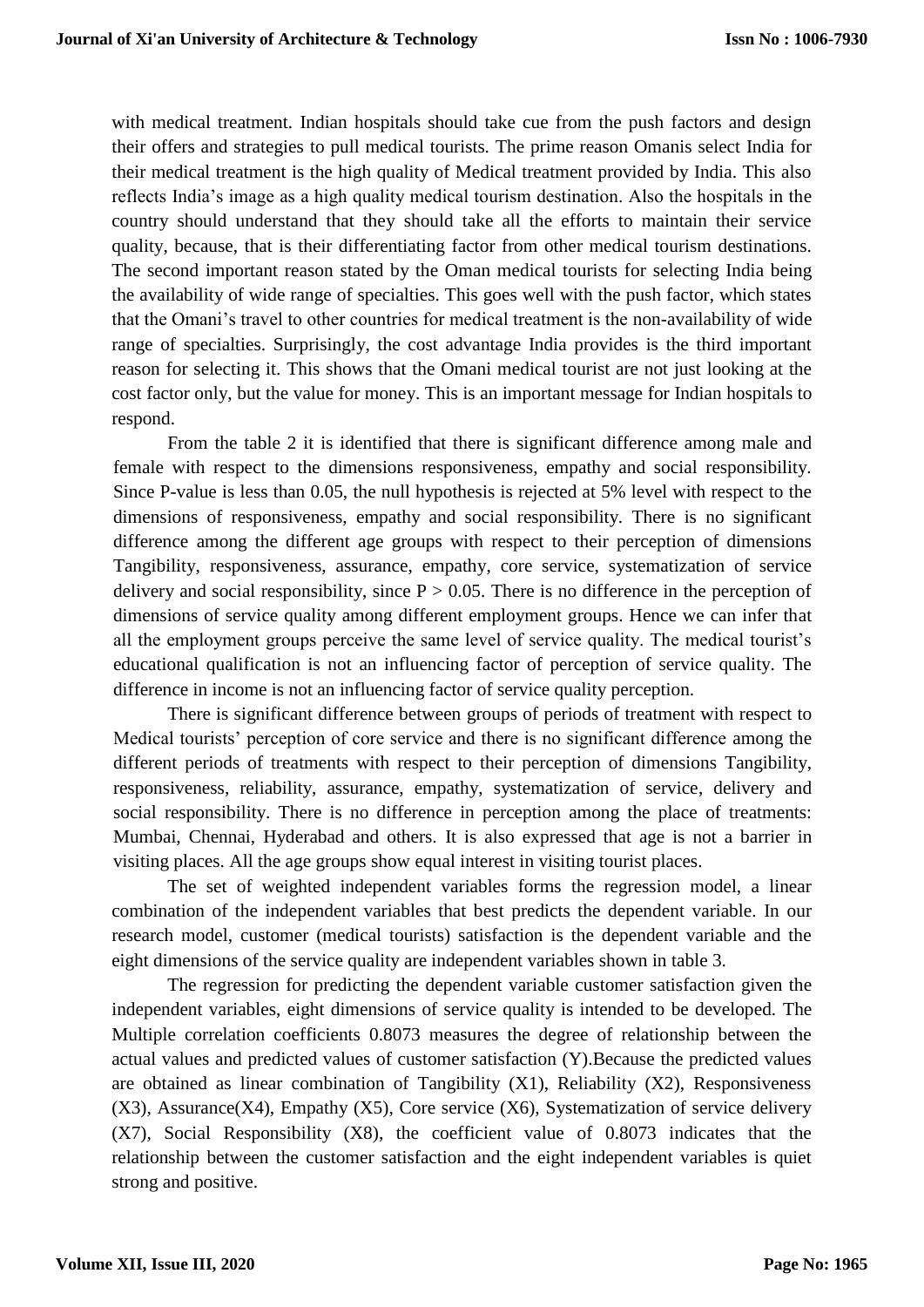| Table 2                          |       |           |       |            |                |                      |                    |               |                |                  |                  |                  |                 |       |
|----------------------------------|-------|-----------|-------|------------|----------------|----------------------|--------------------|---------------|----------------|------------------|------------------|------------------|-----------------|-------|
| <b>Dimensions of</b>             |       |           |       |            | <b>Type of</b> |                      | <b>Educational</b> |               | <b>Monthly</b> |                  | <b>Period of</b> |                  | <b>Place of</b> |       |
| <b>Service Quality</b><br>Gender |       | Age group |       | employment |                | <b>Qualification</b> |                    | <b>Income</b> |                | <b>Treatment</b> |                  | <b>Treatment</b> |                 |       |
|                                  |       | P         | F     | D          | F              | P                    | F                  | D             |                | D                | F                | D                | F               | P     |
| Tangibility                      | 0.120 | 0.903     | 2.125 | 0.126      | .823           | 0.169                | 0.394              | 0.676         | 0.869          | 0.424            | 2.642            | 0.078            | 0.269           | 0.848 |
| Reliability                      | 1.340 | 0.186     | 3.903 | $0.025*$   | 1.51           | 0.228                | 0.107              | 0.899         | 2.921          | 0.06             | .281             | 0.284            | 0.373           | 0.773 |
| Responsiveness                   | 2.520 | $0.014*$  | 0.756 | 0.473      | .088           | 0.343                | 0.711              | 0.495         | 0.263          | 0.77             | 0.480            | 0.621            | 0.884           | 0.454 |
| Assurance                        | 1.160 | 0.249     | 0.978 | 0.381      | 0.733          | 0.484                | 0.92               | 0.403         | 0.678          | 0.511            | 1.778            | 0.176            | 0.684           | 0.565 |
| Empathy                          | 2.290 | $0.025*$  | 1.527 | 0.224      | 0.775          | 0.465                | 1.21               | 0.304         | 0.786          | 0.46             | 0.977            | 0.381            | 0.362           | 0.781 |
| Core Service                     | 1.800 | 0.076     | 3.800 | 0.271      | 3.645          | 0.311                | 2.935              | 0.06          | 0.485          | 0.618            | 4.548            | $0.014*$         | 0.311           | 0.818 |
| Systematization of               |       |           |       |            |                |                      |                    |               |                |                  |                  |                  |                 |       |
| Service delivery                 | 0.940 | 0.352     | 1.766 | 0.179      | 0.544          | 0.583                | 0.57               | 0.568         | 0.693          | 0.504            | 1.047            | 0.357            | 1.383           | 0.255 |
| Social Responsibility            | 2.040 | $0.045*$  | 0.764 | 0.696      | 0.459          | 0.634                | 0.459              | 0.634         | 0.049          | 0.952            | 0.141            | 0.869            | 0.199           | 0.897 |

**Table 3**

| <b>Variables</b>                   | <b>Unstandardised</b><br>coefficient b | <b>Standardised</b><br>coefficient $\beta$ | t value | <b>Sig</b> | $\mathbf F$ | <b>Change</b> | R <sub>2</sub> | $Adj - R2$ |
|------------------------------------|----------------------------------------|--------------------------------------------|---------|------------|-------------|---------------|----------------|------------|
| Constant                           | 1.464                                  |                                            | 2.696   | $0.008**$  |             |               |                |            |
| Tangibility $(X1)$                 | 0.022                                  | 0.124                                      | 1.149   | 0.254      |             |               |                |            |
| Reliability $(X2)$                 | 0.03                                   | 0.117                                      | 0.831   | 0.408      |             |               |                |            |
| Responsiveness(X3)                 | 0.065                                  | 0.142                                      | 1.041   | 0.301      |             |               |                |            |
| Assurance(X4)                      | 0.097                                  | 0.399                                      | 2.585   | $0.012*$   | $15.200**$  | 15.2          | 0.65167        | 0.65       |
| Empathy $(X5)$                     | 0.052                                  | 0.09                                       | 0.700   | 0.486      |             |               |                |            |
| Core service $(X6)$                | 0.097                                  | 0.366                                      | 2.702   | $0.008**$  |             |               |                |            |
| Systematization of services $(X7)$ | 0.052                                  | 0.163                                      | 1.505   | 0.137      |             |               |                |            |
| Social Responsibility (X8)         | 0.169                                  | 0.279                                      | 2.238   | $0.028*$   |             |               |                |            |

Note: \*\* denotes significance at 1% level

\* denotes significance at 5% level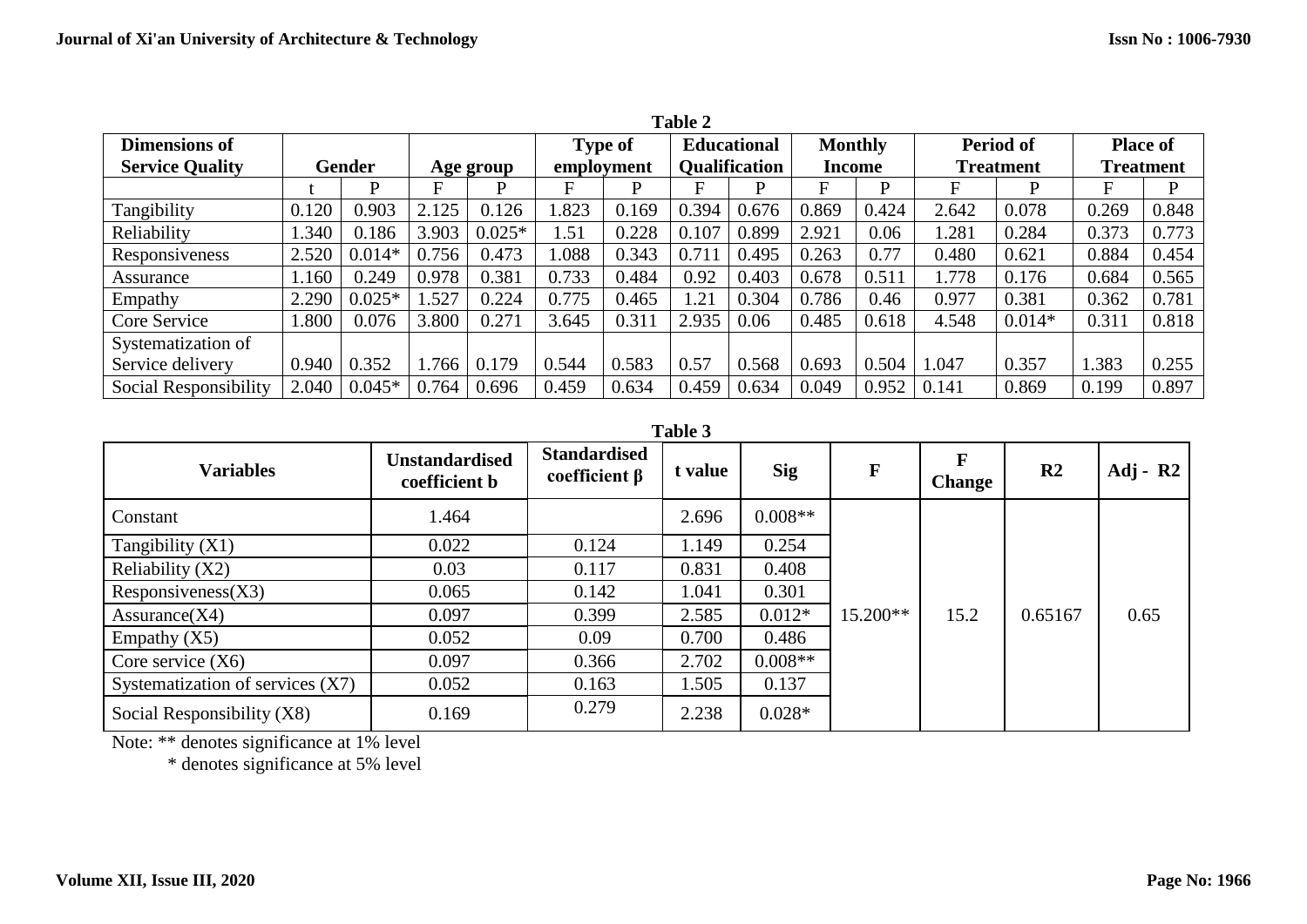The coefficient of determination R-Square measures the goodness -of- fit of the estimated Sample regression plane (SRP) in terms of proportion of the variation in the dependent variables explained by the fitted sample regression equation. Thus the value of R square 0.6517 simply means that about 65.17% of the variation in adjustment is explained by the estimated SRP that uses the independent variables Tangibility  $(X1)$ , Reliability  $(X2)$ , Responsiveness  $(X3)$ , Assurance $(X4)$ , Empathy  $(X5)$ , Core service  $(X6)$ , Systematization of service delivery (X7), Social Responsibility (X8) and R square value is significant at 1% level. The Multiple Regression model is

Y=1.464+0.022X1+0.030X2+0.065X3+0.097X4+0.052X5+0.097X6+0.052X7+0.169X8

To further validate the model the collinearity statistics were analysed with focus on tolerance and variance inflation factor (VIF). It was found that all the values are within the permissible limit and this confirms that there is no multi-collinearity between the independent variables.

The hypothesis testing showed that assurance ( $\beta$ =0.39, p<0.05), core service ( $\beta$ =0.36, p<0.01), and social responsibility (β=0.27, p < 0.05) were significant dimensions of service quality in achieving higher customer satisfaction. In other words, higher the patient perception of assurance, core service, and social responsibility, the superior the Customer satisfaction. On the other hand, tangibility ( $\beta$ =0.12, p > 0.05), reliability ( $\beta$ =0.11, p > 0.05), responsiveness (β=0.14, p > 0.05), empathy (β=0.09, p > 0.05), systematization of service delivery ( $\beta$ =0.16, p > 0.05) were not significant dimensions in achieving customer satisfaction.

# **Findings**

The primal reason for visiting a foreign country for a medical treatment is the "lengthy waiting time" in the home country for the treatment. The next reason is the less availability or non availability of specialised treatment in the home country. Very few respondents says that they visit the country because of their love to travel to different countries. The primary reason for selecting India for medical treatment is the quality of the treatment. The subsequent reasons are availability of wide range of treatments and affordability. It is widely believed that the cost of the treatment in India is economical. Male respondents and Female respondents perceive Empathy, Responsiveness and Social responsibility differently. Male rates the mentioned dimensions relatively higher than the female counterparts. Respondents below the age group of 25 perceive the dimension of reliability slightly higher than the other age groups.

Different types of employment groups do not have any difference in perception with regards to the different dimensions of service quality. They perceive the dimensions almost equally. Difference in educational qualification or the differences in their monthly income doesn't interfere with their perception with the different dimensions of service quality. It is also found that the customer satisfaction is getting influenced by the service quality by significant 65.2%. The dimensions namely core service, assurance and social responsibility are found to be influencing the customer satisfaction significantly than the dimensions like Reliability, Tangibility, Empathy, Responsiveness and systematization of service delivery.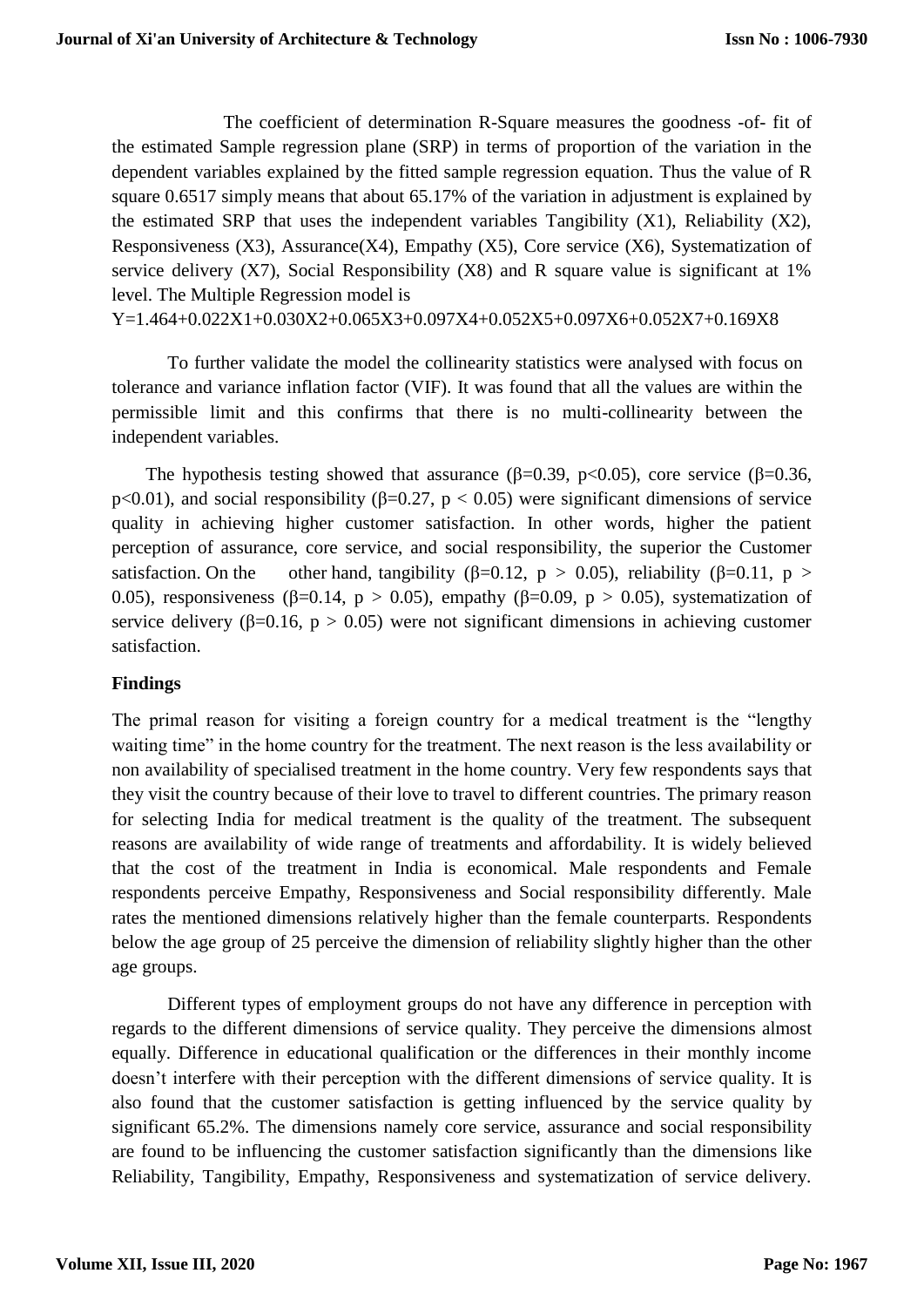Hence it can be inferred that more focus can be given to the factors core service, assurance and social responsibility. And it is also identified that the two of the three new factors which are included in the measurement scale of service quality are rated as the chief dimensions which influences the customer satisfaction.

## **Implications**

The experience of the researcher is that the male respondents are more approachable than female respondents, because of their cultural affiliation. This may be one of the reasons for the dominance of male medical tourists in this study. The study clearly indicates that men are relatively, the important target population of the medical tourism market. The majority of the medical tourists are above 25 years of age. This piece of information can help marketers in designing marketing strategies, especially target segment. The medical tourism is most sought by the people who are working in government sector in Oman. The interpretations of this fact can be, Oman is a country where in much of the employment opportunities are with the government since employment opportunities are generated by government in various government related departments. Oman is a country where in the employees working for government does get good financial support from the government for medical treatment. Moreover the government is sponsoring Omani to take medical treatment abroad. Average Omani earner prefers India as their medical tourism destination. The medical affordability in India is quite conducive for an average Omani earner. The medical tourism sector in India is much contributed by the middle level earners of Oman. The allopathy treatment is most preferred medical system throughout the world. Invariably, people across the globe accept the genuineness of allopathic with full confidence. That confidence becomes the building block of success of allopathic medical system.

Hospitals are advised to keep their waiting time low, since it is the primal reason for the medical tourist to look at a foreign country for medical treatment. Indian hospitals should develop more specialities and super specialities which can attract more medical tourists. Indian hospitals should focus on providing "error" free treatment, since it is identified as one of the shortcomings in the research. Indian hospitals should take more efforts in cutting the cost of treatment, so that their price is affordable. This is very much required, because one of the main reasons for the medical tourists to look at a foreign country for medical treatment is, cost.

Indian hospitals should treat all patients equally (i.e.) whether they are rich or poor, west or east, male or female, white or black. "Quality" being the primary reason for choosing India as the Medical Tourism Destination by the Medical Tourists from Sultanate of Oman hence hospitals in India can concentrate more on enhancing their service quality.

Indian hospitals should put extra effort to improve Service Quality and hence customer satisfaction by focusing on three important dimensions: Core service, Assurance, and Social Responsibility. Indian hospitals should measure service quality periodically to check their current position and augment their strategies accordingly. The result of this study is a useful tool in understanding the medical tourist needs and wants.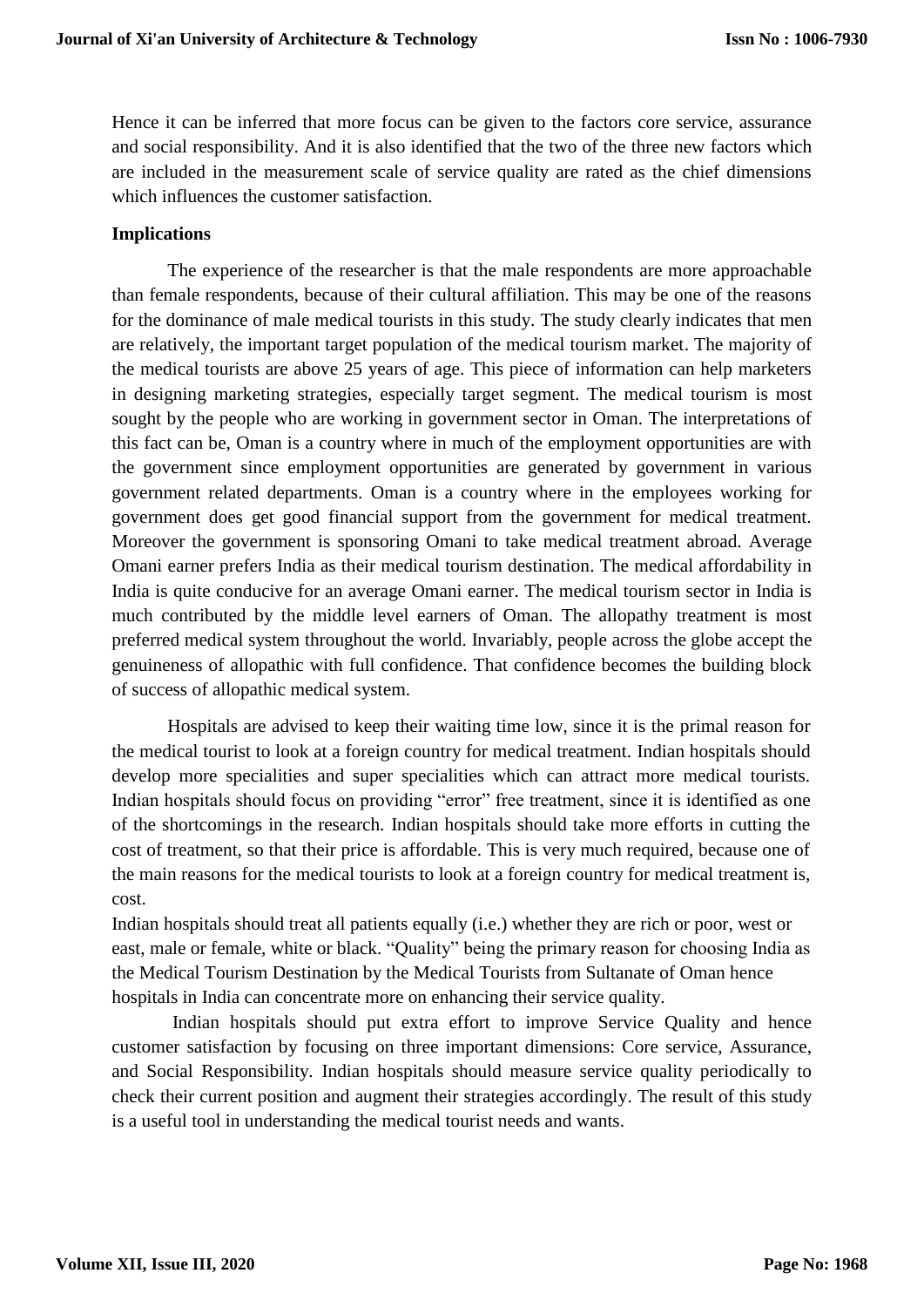## **Conclusion**

Medical Tourism in the country is identified as one of the prospective Industry for economic growth. Most of the leading corporate hospitals / private hospitals participate in this Industry. The growth in this industry is fuelled by the changing demographics, expectation of the customers, increased awareness, customer preferences, and huge Medical costs. There is a stiff competition across the world to attract Medical Tourists. The major differentiating factor could be the "Service quality". Hence it gains importance in conducting such study to find out the customers perception of Indian Hospitals service quality. The study aimed at developing an approach and subsequently a tool for assessing service quality to measure the customer perceived service quality in the medical tourism sector. Also strategies were deliberated in putting India as a favourite Medical Tourism destination. Sultanate of Oman being one of the target market for the Indian medical tourism industry, this study investigated the Omanis medical tourists' perception of service quality in Indian hospitals. It is found that Omani medical tourists are satisfied with the Indian hospital service quality. They have identified that assurance; core service and social responsibility are the significant service quality dimensions which can influence customer satisfaction.

## **Scope for future research**

Study can be replicated in other potential markets of Medical Tourism like, UAE, US, UK using the service quality scale developed in this study. Studies can investigate the potential economic impact of Medical Tourism. Studies can investigate the impact of Medical Tourism on the domestic Healthcare Industry. Studies can also be undertaken on Intrabound Medical Tourism. Thus by and large there is plenty of research problems available related to Medical Tourism. Hence it is the right time for the research community to identify and conduct studies which will benefit the country at large. Further, as consumer dynamics are changing frequently, studies can be repeated and made longitudinal to get an update of market happenings and thereby evolving suitable strategies.

#### **References**

#### **Books**

- 1. Crosby, P. (1984) Quality without Tears McGraw-Hill Book Company New York.
- 2. Euglier,P and Langeard,E (1987) , Servection Mcgraw-Hill, Paris.
- 3. Garvin, (1988) Managing Quality. New York:Macmillan.
- 4. Garvin. D.A, (1988) Managing Quality- The Strategic and Competitive edge. The Free Press,New York,.
- 5. Hair,J.F., Black, W.C .,Babin, Barry J.,Anderson, R.E., Tatham, R.L. (2009), Multivariate Data Analysis 6th Ed,Pearson Education.
- 6. Heskett,J., Sasser,E and Schlesinger, L(1997), The Service Profit Chain: How leading companies Link Profit and Growth to Loyalty, Satisfaction and Value. The Free Press,.
- 7. Juran.J.M., Jurans (1988) Quality Control Handbook,MC Graw-Hill,New York,4th edition,.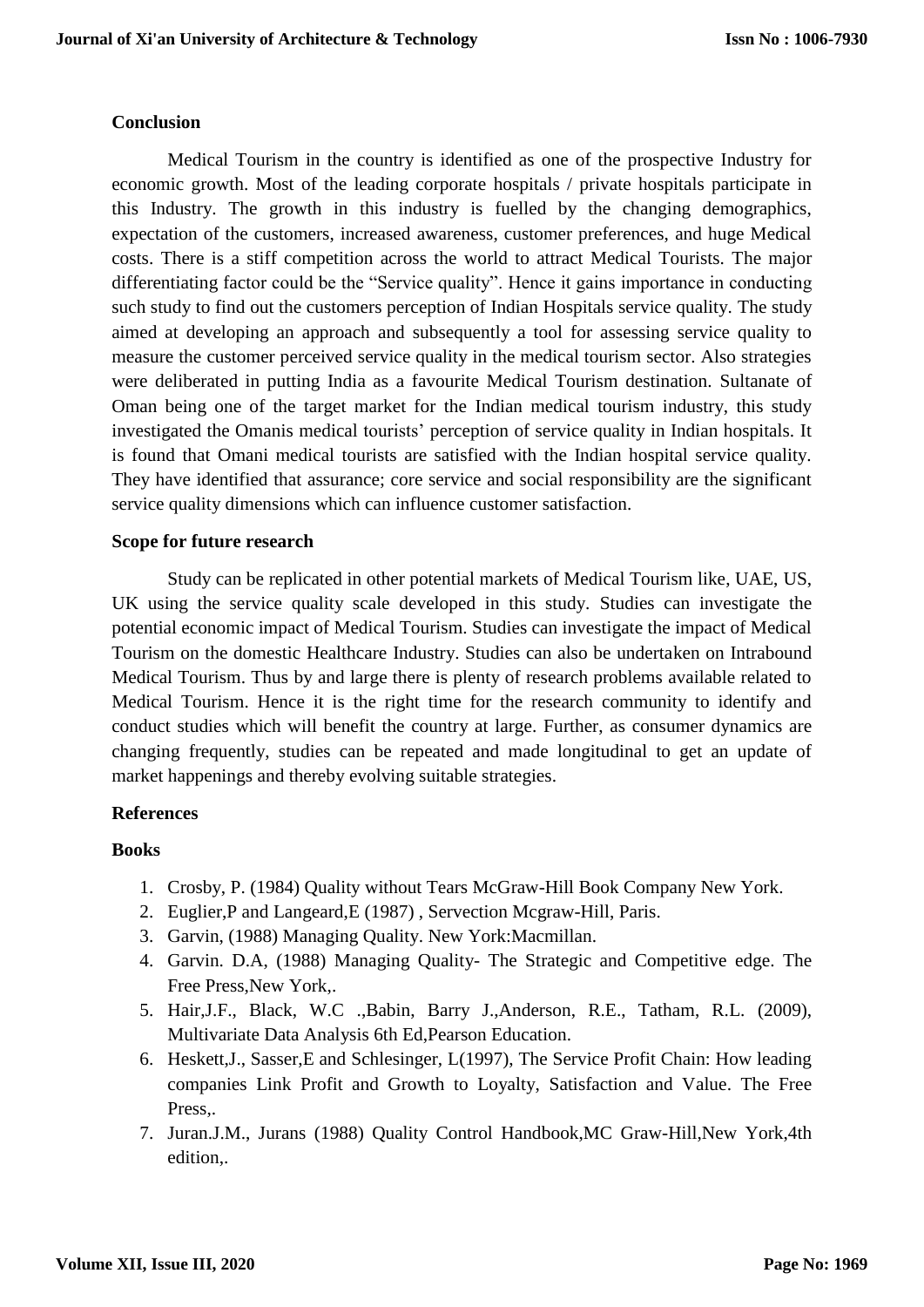- 8. Kotler, P. And P.Keller(2006), Marketing Management, New York: Pearson Prentice Hall,.
- 9. Kotler, Philip, J. Bowen and J.C. Makens (2006) , Marketing for Hospitality and Tourism, Pearson Prentice Hall, New Jersey.
- 10. Lewis,R.C. and Booms, B.H.(1983) ,The Marketing aspect of Service Quality, in Emerging Perceptions on Services Marketing; Berry, L., Shostack, G. And Upah, G. (eds)., Chicago, American Marketing Association, 99-102.
- 11. LoveLock,C.H., and Wright,L., (1999) Principles of Service Management and Marketing, Prentice – Hall,Engleword Cliffs,NJ,.
- 12. Nunnally, J. C. (1988), Psychometric Theory, McGraw Hill Book Company, Englewood-Cliffs, NJ.
- 13. Payne,The Essence of Services Marketing ,Englewood Cliffs NJ, 1993.
- 14. Whiteley, R.C (1991), The Customer Driven Company, Addisson Wesley Publishing,Reading, MA.
- 15. Zeithaml, V.A, A. Parasuraman, and LL.Berry(1990), "Delivering quality service: Balancing customer perceptions and expectations", N ew York, NY: The Free Press.

# **Journals**

- 1. Ajay Kumar Dogra and Pooja Dogra (2015) Medical Tourism in India- A Paradigm Shift. International Journal of Hospitality and Tourism Systems; Kurukshetra. 8:2.
- 2. Bowers, MR, Swan, J.E, Koehler, and William F (1994), "what attributes determine quality and satisfaction with healthcare services?" , Health Care Management Review, 19:4, 49.
- 3. Government of India (2016), Revised Guidelines for the Promotion of Wellness and Medical As Niche Tourism Products, Available at http://tourism.gov.in/sites/default/files/guideline/REVISED%20GUIDELINES%20F OR%20WELLNESS%20MEDICAL%20TOURISM%20AS%20ON%2006.12.2016. pdf
- 4. Lim, P and Tang, N (2000), "Study of patients expec tations and satisfaction in Singapore hospitals", International Journal of Heal thcare Quality Assurance, 13:7, 290-299.
- 5. Parasuraman A., Zeithaml,V.A.,Berry.L.L(1994), "Rea ssessment of Expectations as a Comparision Standards in measuring service quality:Implications for further research", Journal of Marketing, 58:1, 111-124.
- 6. Parasuraman, A and Grewal, D.(2000), "The Impact of technology on the Quality-Value-Loyalty Chain: A research agenda", Journal of the Academy of Marketing Science, 28:1, 168-174.
- 7. Parasuraman, A. Berry. L. L and Zeithaml. V.A(1993)"More on improving service quality measurement", Journal of Retailing, 69,140- 147
- 8. Parasuraman, A., Berry, L.L. and Zeithaml, V.A.(1991), "Refinement and reassessment of the SERVQUAL scale", Journal of Ret ailing, 68:4, 420-450.